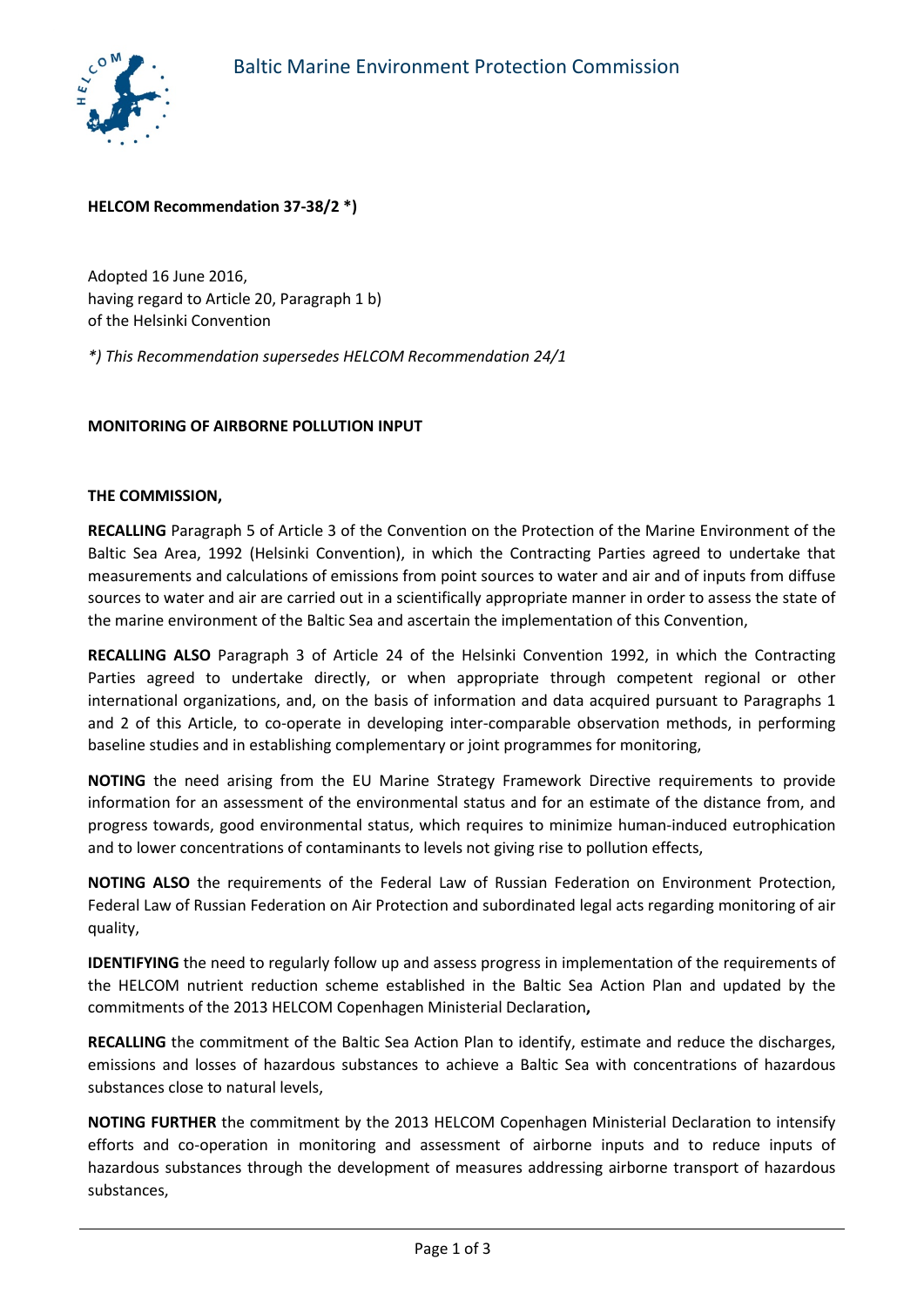**NOTING FURTHERMORE,** in particular, the close co-operation established with UN ECE EMEP programme on monitoring and modelling of atmospheric pollutants, on quality assurance, on data reporting and management and on the establishment of emission inventories,

**DESIRING** to obtain a reliable assessment of the airborne inputs of pollutants entering the Baltic Sea via air and precipitation including quantification of transboundary airborne inputs for the development of concerted actions to limit pollution of the marine environment in the Baltic Sea,

**RECOMMENDS** to the Governments of the Contracting Parties to the Helsinki Convention that:

1. Each Contracting Party should, on a continuous basis, collect data on the pollution of air and precipitation that can:

- contribute to quantification and assessment of the atmospheric pollution input to the Baltic Sea and its catchment area,
- be used for validation of models for calculations of such inputs and to assess environmental pressure,
- support decisions on emission reduction measures,
- be used in combination with models for verification of compliance with such measures;

2. Each Contracting Party should for this purpose have at least one monitoring station on the coast or on an island with simultaneous sampling and measurements of pollutants in air and precipitation according to the monitoring programme requirements set out below and in *Attachment 1*;

3. Each Contracting Party should annually report the collected data to the air quality data consultant at agreed deadlines in an agreed electronic format<sup>[1](#page-1-0)</sup>;

4. Each Contracting Party should report whether changes in sampling and analytical procedures have occurred and, if so, report the changes and their consequences for the data quality;

5. Each Contracting Party should at the end of each year update emission estimates of selected pollutants according to the Joint EMEP/CORINAIR Atmospheric Emission Inventory Guidebook and agreed formats and report the data to agreed deadlines<sup>[2](#page-1-1)</sup>,

**RECOMMENDS ALSO** that all institutes involved should, wherever possible, use the procedures for sampling, analysis and quality assurance and control contained in the *EMEP Manual for Sampling and*  Analysis and otherwise use procedures that have been recommended in other relevant international fora<sup>[3](#page-1-2)</sup>,

**RECOMMENDS FURTHER** that all Contracting Parties should support development of sampling and analytical methods to improve the data quality and development of chemical transport models that will improve the quality of the assessments of environmental pressures of atmospheric pollution to the Baltic Sea area,

**RECOMMENDS FINALLY** that the pollutants to be monitored and for which emission inventories are to be established and updated should, as a minimum for each Contracting Party, comprise the following mandatory programme (*Attachment 1*) and that additional pollutants are monitored voluntary at some of the stations in the Baltic Sea area either on a national basis or as a joint effort of the Contracting Parties.

<span id="page-1-0"></span> <sup>1</sup> Presently the reporting deadline is 30 September following the year of data collection and reporting format according to http://www.nilu.no/projects/ccc/submission/index.html

<span id="page-1-1"></span><sup>2</sup> Current deadline is 15 February two years in arrears

<span id="page-1-2"></span> $3$  e.g. procedures required for measurements at rural background stations according to EU air quality directives